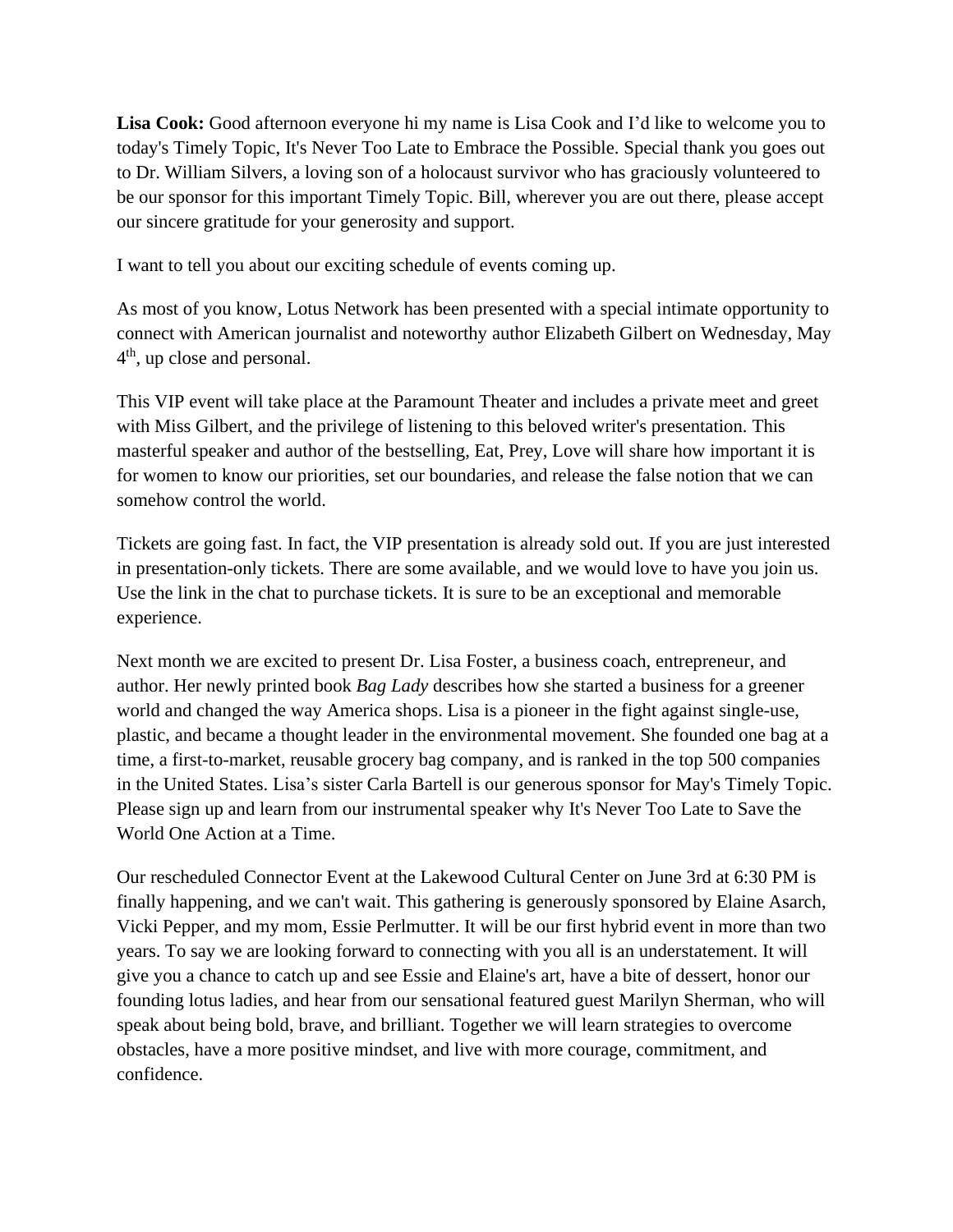So please use the link in the chat to purchase your tickets and join us either in person or virtually. Sometimes we all need to be reminded that it's never too late to sit in the front row seat of your life.

Today I have the pleasure introducing you to Dr. Edith Eva Eger, Holocaust survivor, psychologist, and award-winning author. She will be interviewed by my incredibly wonderful son-in-law, Daniel Sturman. Daniel is co-founder and CEO of Evoke Medical care, a Health Tech Company focused on optimizing and revolutionizing remote monitoring in the cardiac care space. Prior to founding Evoke. Daniel was involved in multiple small tech companies as a co-founder, advisor, and angel investor. Additionally, he co-founded or sat on the board of multiple nonprofits, focused on education for at-risk youth. This all took place during his twelve year career in the implantable cardiac device space for Metronics, Abbott and Boston Scientific.

Daniel is a graduate of Washington University in St. Louis, where he received both a BS in biomedical engineering and an MBA from the Olin School of business.

Last fall, Daniel recommended I read the book, *The Choice: Embrace the Possible* by Dr. Edith Eva Eger because he believed this best-selling author's powerful perspective on grief, hope, and forgiveness align with Lotus Networks mission for personal empowerment.

Boy, was he right. I have chills just thinking this is happening. Dr. Eger has dedicated her life to helping others learn to bounce back and thrive. This life-changing author's first-person narrative reveals how her bravery kept her alive through concentration camps, and how it shaped her life.

Oprah highly recommends her book and said, "I'll be forever changed by Dr. Eger's story. *The Choice* is a reminder of what courage looks like in the worst of times, and that we all have the ability to pay attention to what we've lost, to pay attention to what we still have."

In addition to being a prolific author, she is a member of several professional associations, and has a clinical practice in La Hoya, California. Dr. Eger holds a faculty appointment at the University of California, San Diego. She has appeared on numerous television programs and podcasts, including CNN, the Oprah Winfrey show, and Brene Brown, and was the primary subject of a Holocaust documentary that appeared on Dutch national television. She is frequently invited to speaking engagements throughout the United States and abroad and has been a highly sought after speaker for resiliency forums for the past two years.

Dr. Eger published her New York Times bestselling memoir *The Choice* at the age of ninety. During COVID lockdown, she published her international, best-selling guidebook, *The Gift*. Both books are translated into more than thirty languages. This truly incredible woman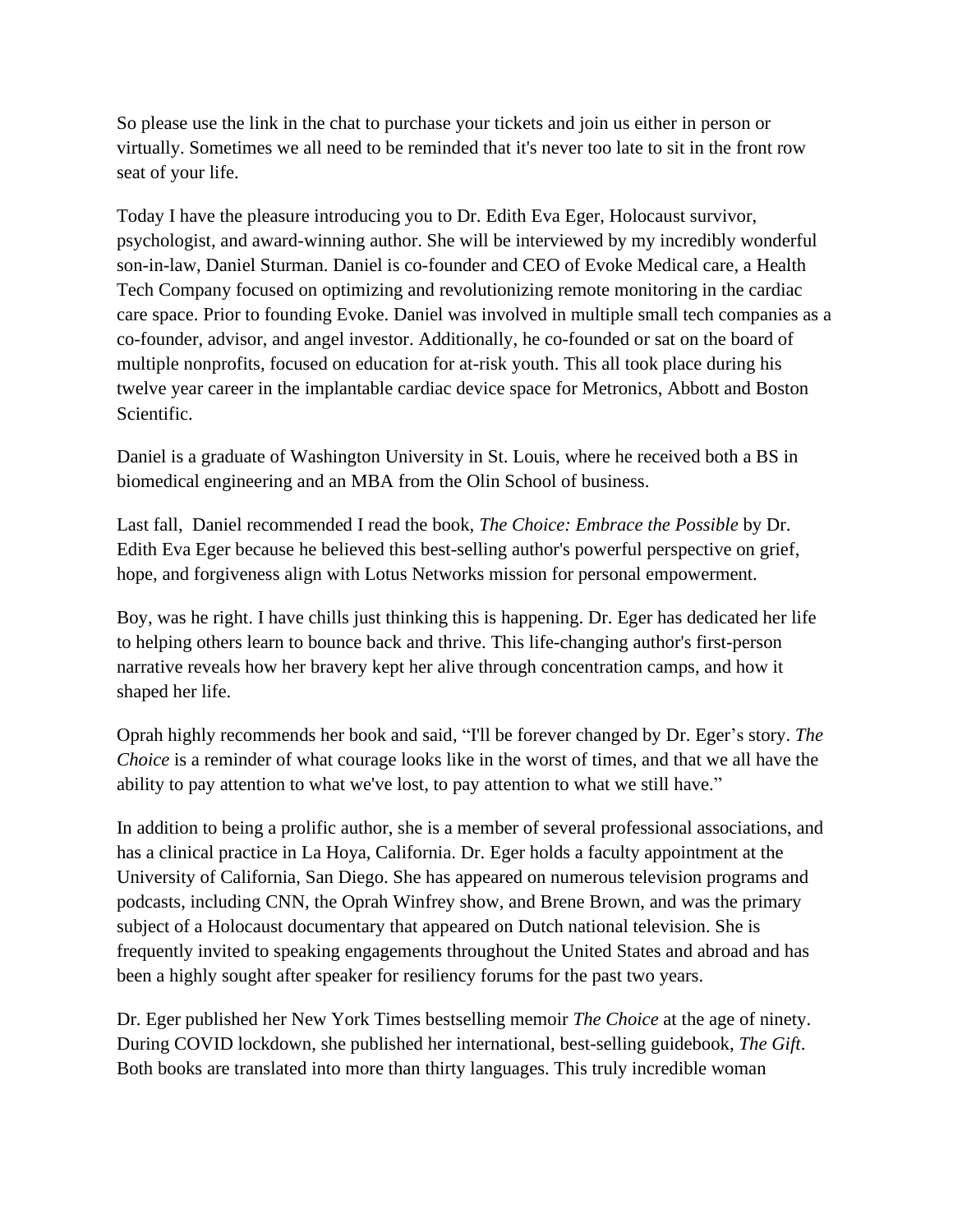survived Auschwitz, is a practicing world-renowned psychologist, a great-grandmother to seven, and the embodiment of light-hearted love and positive energy.

Dr. Eger has made her life's mission helping others lead full lives by making the choice to heal the thrive and embrace the possible. It is a personal privilege and honor to welcome Dr. Edith Eger here today. Daniel, please take it away.

**Daniel Sturman:** Thanks, Lisa. Dr. Eger. Every once in a while you read a book, or hear a story, or meet a person who you know will impact you the rest of your life.

When I read this book, I knew that's what happened to me. Your story is so awe-inspiring. You're such an incredible person. While I was disappointed to learn that this wasn't a one-onone three-hour therapy session, I'm still very privileged to be able to have this conversation with you.

So I would love to start out just by what I find one of the central themes to your book and your practice and it's how you move past your own individual problems. Traumas and stresses. I know you personally have lived through the worst horrors imaginable, yet you are able to turn your life into positivity, inspiration, and helping others.

So if you could put some time into the specific processes, stories, or anecdotes that you use, that would be great.

**Dr. Eger:** I am so happy to tell you that unfortunately, genocide is something we experience today, but never in a history of mankind has such a scientific and systematic annihilation of people existed, and fifteen highly educated people decided that they can put Jews in the oven, and we call it the final solution.

I'm part of that myself and so you're a Mayor and I'm talking to women letting them know that you're not strong women. You are women of strength. This is what I have discovered in a place where nothing came from the outside.

I was told every day: The only way I will get out of here as a corpse. But my mom told me in the car we don't know where we're going. We don't know what's going to happen.

Just remember no one can take away from you what you put in your mind. That's how I think was the best thing that I could have taken with me to our shreds, because everything was taken away from me. But I had my mind, and I had my sister Maggie

**Daniel Sturman:** Absolutely, and you know, you're such an incredible person. You've been through so much. You're a survivor, you're a teacher, so I don't want to pitch and hold you in any format.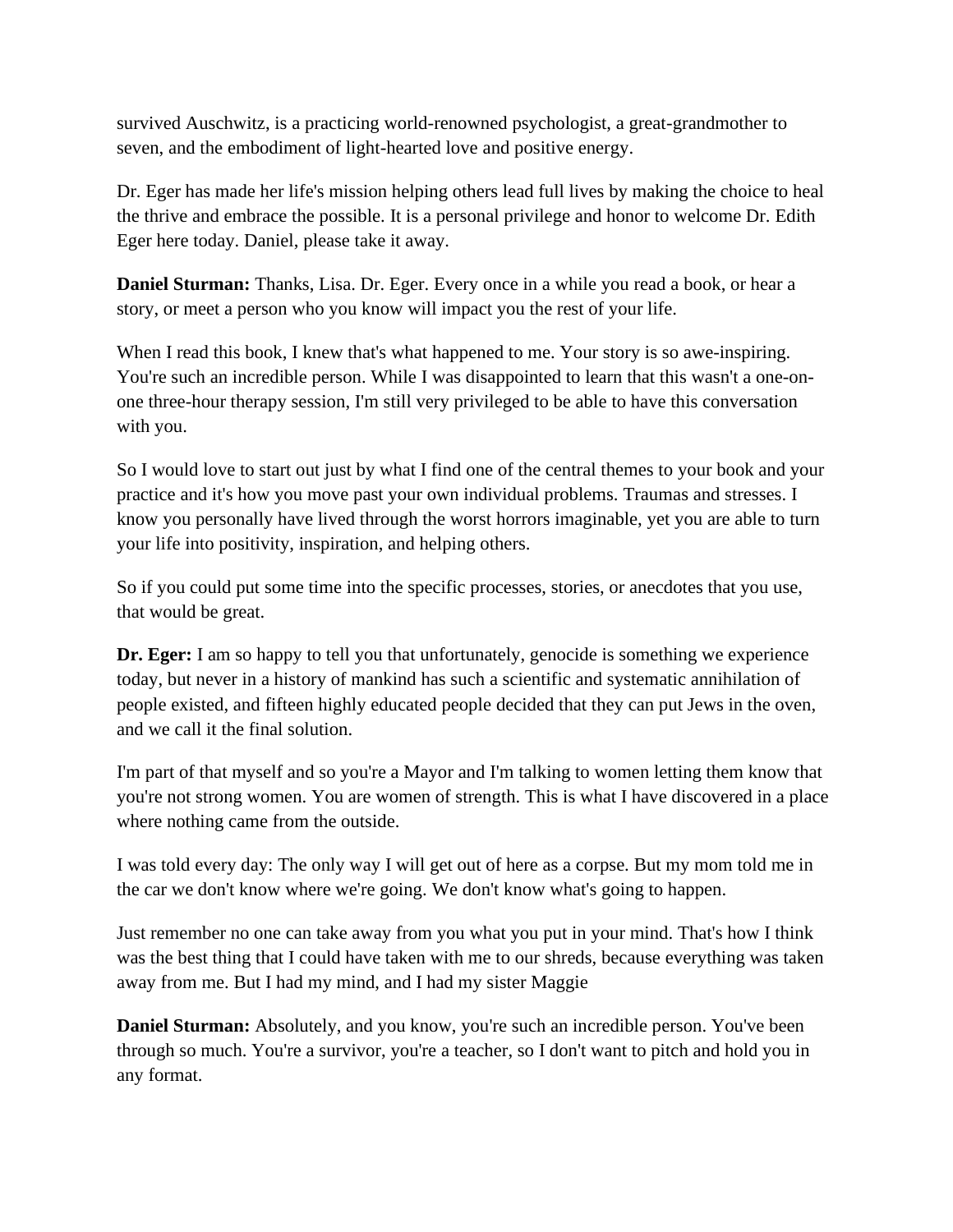But while I was reading your books, there were definitely certain personality traits or characteristics that popped into my mind repeatedly. Optimism, generosity, forgiveness, courage empathy, curiosity, strength, kindness, and introvertedness, which I know isn't a word.

But the question that I have surrounding it is: What's your opinion on which were and are the most important traits for you? And which of them can we relate to? Which of them can we practice and train on?

**Dr. Eger:** I think that curiosity was a very, very key word. I really always wanted to know what's going to happen next. Even when I was liberated, and my parents were not coming back home. I was tired.

My boyfriend and I were very, very active Zionists, and we were going to go to Palestine and fight. We were part of the Baatar and he was killed the day before liberation.

I remember thinking, God has spoken to me. If I die, no one will know really, and I am now going to choose to be for something rather than against.

And thank God I'm Dr. Eger today. I did go back to school, and I also revisited our shreds, but my sister didn't come to me. She thought I was an idiot. So today the work I do is about grieving, feeling, and healing.

You cannot heal what you don't feel. So crying is very good, because what comes out to your body doesn't make you; what stays in there does. In Hungary there is a saying to women: Don't breathe your pain into your breast. I think that was brilliantly discovered by women in Hungary. That makes complete sense.

So, you know, in terms of helping you survive, curiosity and bravery were honestly incredibly important. But now, in terms of what everyone deals with on a more regular basis. Internal honesty and openness seemed to be critical for moving forward.

**Daniel Sturman:** So if you don't mind I'm going to search. So for me personally, and I hope it relates to a lot of people here, I'm constantly searching for optimal happiness and I you know through purpose and meaning. You and your late friend, Dr. Frankel spent a lot of time and effort on this.

So, if it's okay, I'd like to read a couple of quotes from your book.

The first one you partially quote Dr. Frankel: "Everything can be taken from a man but one thing, the last of the human freedoms, to choose one's attitude in any given set of circumstances, to choose one's own way."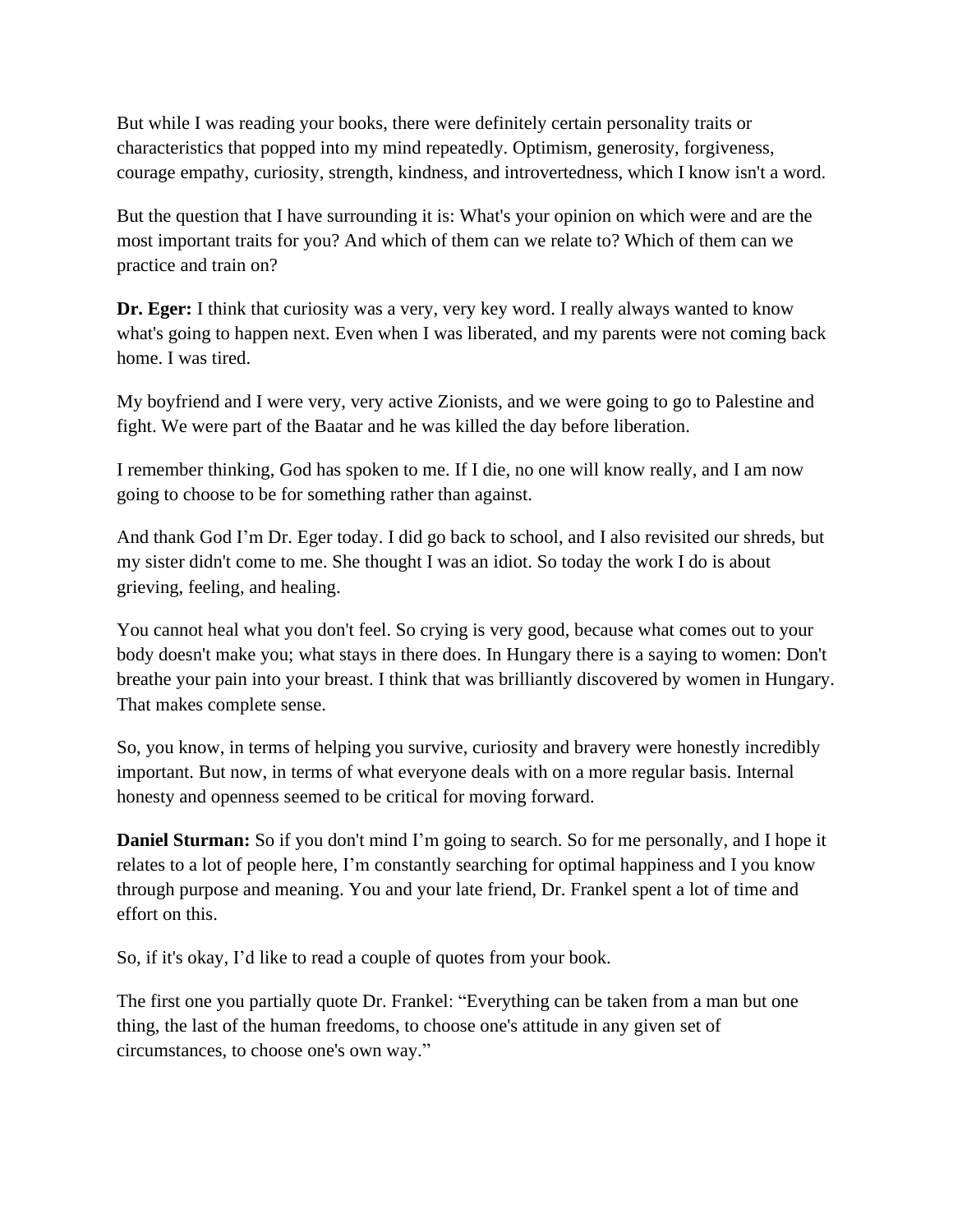Then you state: "Each moment is a choice, no matter how frustrating or boring, or constraining, or painful or oppressive our experience, we can always choose how we respond. And I finally begin to understand that I, too, have a choice. This realization will change my life."

And then, a few pages later, you ask, "Why did I survive? What is the purpose of my life? What meaning can I make for my suffering? How can I help myself and others to endure the hardest parts of life, and to experience more passion and joy?"

So, the question is specifically on any advice you have surrounding choosing a path that will lead you towards happiness through finding purpose, meaning, and love.

Dr. Eger: Let me tell you what happened. when we were separated and our clothes were taken, and we stood there in our nakedness. And my sister Magda, because she was the prettiest in the family. My mother told me: I'm glad you have brains because you have no looks, so you know you give them a name. You play the game.

So my sister asked me, How do I look?

I had a choice. You have a choice now. I like to bring the dearer, and then to the hero.

Now whether you pay attention to what you lost or I remembered that I became a mirror to my sister. So, I told her, Maggie, that you have beautiful eyes, and I didn't see it when you had your head all over the place. And she said thank you.

So today, I ask people, if you want to say anything, ask yourselves, Is it important? And what are you focusing on? That has to be hopefully in alignment to get you closer to the goal. Is it necessary, and most of all, is it kind?

I'm practicing that every time I'm invited to my daughter to dinner. She made a beauty for dinner, and I'm not going to tell her that that is no salt on the table. I'm going to see just what I do notice and yes, I am, and yes, I can, and yes, I will. I use a lot of yeses and I'm training my patients to also.

Is it kind? Is it necessary?

**Daniel Sturman:** That's so important, and I would love to ask how you balance that because a lot of what you also speak about in the book is being kind, but also not internalized, and making sure you express how you feel.

I know, for these littler things it might be easier. But what's the balance when it's appropriate to internalize in order to be kind versus making sure you express yourself?

**Dr. Eger:** Don't ask How are you? and don't say Why don't you?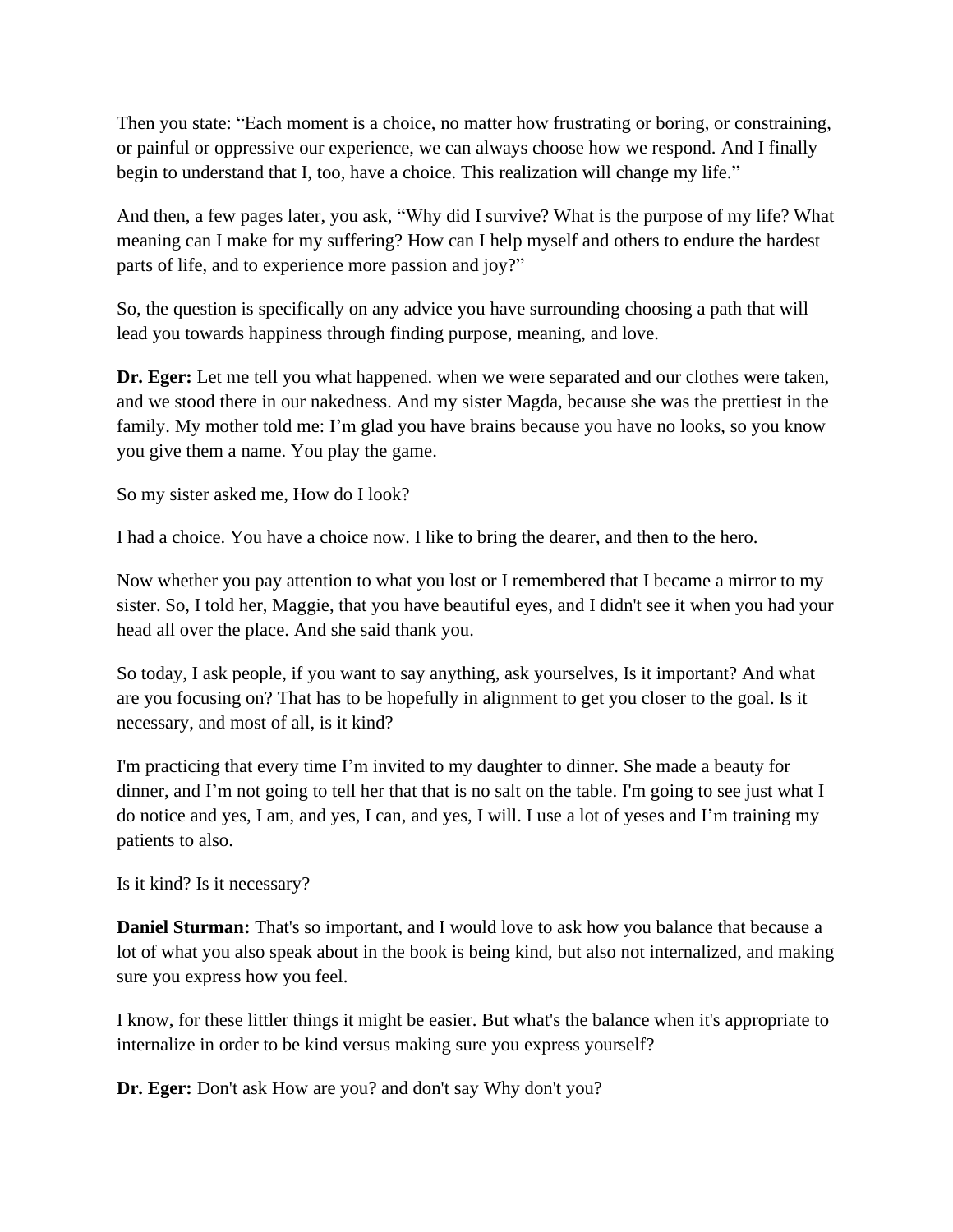We mothers ask questions and give advice. I've been apt to say, it's good to see you. I miss you. I like to train my patients how to speak English properly. That is complementary and say "Yes" and "Got that" while you can feel mad, or glad, or sad.

But in America, people mix thoughts with feelings you may say I feel like going downtown and take care of my errands. That's not a feeling, that's a thought. This is great because later on I want an action plan. So this is one of those things that I can help try and remember.

Yes, yes, especially men want to figure things out. They want to understand the world

I know that I will never forget what happened. I know that I will never overcome. I think I came to terms with it, and I don't run from the past anymore, because it was time for discovery. It was an opportunity, a foreign opportunity for me to discover my inner resources, because nothing came from the outside.

I was told every day. the only way I will get out of here as a corpse.

They took my blood, and I asked, "Why are you taking my blood?" He said, "To aid German soldiers, so we can win the war and take all the world, especially America."

I wanted to yank my arm away but I stopped to myself. You're such a stupid idiot, you know.

I was a ballet dancer, shared with my love towards where I am. You're never going to be in the war and that kept me. We had humor, but it was mostly philosophical rather than sarcasm. We had enough of that to sarcasm, cynicism. We kept each other alive, and cooperation was the name of the game, not competition or domination.

And that time when I was asked to dance for Dr. Mangala, who came to the barracks. The girls just put me in front of him. My teacher was there from the Jewish school, and I still remember the finger. You know. Go, go and do what you are toward. and I just ended up dancing for Dr. Mangala, and he gave me a piece of bread, and then I had a choice to eat that bread.

I was hungry, and, thank God, I did not practice narcissism because I saw my sister and the girls and I climbed up, and I shared my bread.

All we had was each other then, and of course all I have is each of them now.

So I'm happy to tell you that the numbers mean nothing to me. I am.

I am ninety-four, and I feel younger than I did when I was fifty-four, because it's my attitude that I am curious. I want to know what's going to happen next. and I spoke to more than a one hundred thousand people from the Ukrainians, and I'm very, very happy that I have the opportunity to talk about hope in hopelessness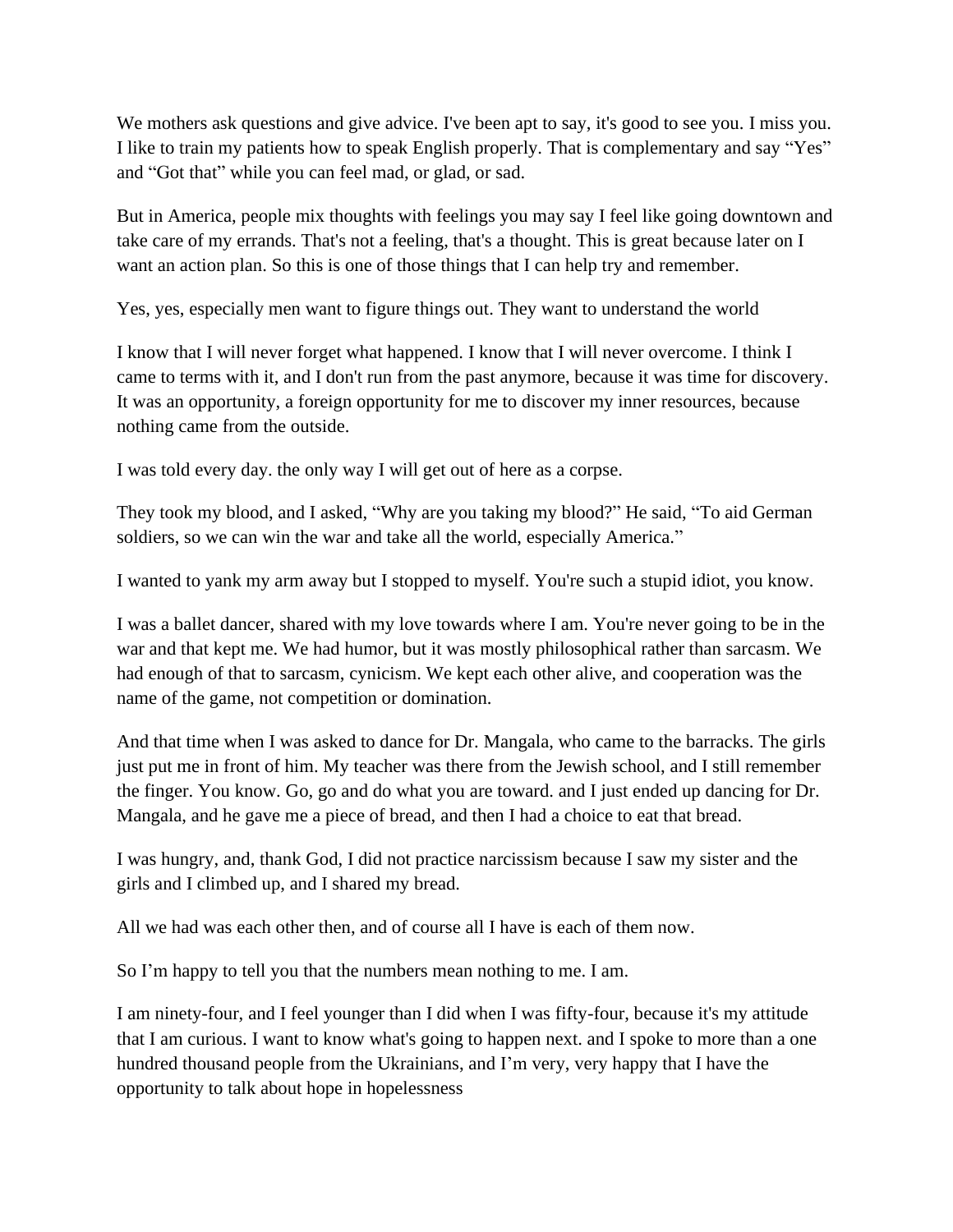**Daniel Sturman:** That's still amazing I'm not going to lie you're your young attitude is making me feel a little old right now. So I need to.

I need to try that some of that and I believe I don't want to botch the story, but you sharing the bread actually ended up saving your life later on isn't that true? Then your sister in one of the girls help, did it save your life later on.

**Dr. Eger:** I thank you so much for bringing it up, because when we were in a death march from Auschwitz and to Guns kitchen. When you stopped, you were shot, and I revisited that place.

I also went back to Auschwitz. The girls that I shared the bread with came and carried me so I wouldn't die, isn't that amazing? The worst condition brings out the best in us.

And I know that the women that I saw are so committed to it each other because we can be stronger than we form a human family that you can be. You and I can be I.

So one of the questions I ask, especially the children of immigrants. When did your childhood end? Because my little girl was two years old when she went to a daycare center. She taught me how to speak English.

She brought me a book called Chicken later. Then came Ducky Lucky, who see Lucy Turkey. I learned to eat peanut butter and I learned to eat tuna fish that I've never seen in my life, so I think those are good questions.

One of them is, "When did your childhood end?" and the second one is, "Would you like to be married to you?" You have to think about that.

I would like to think the answer is, Yes, for me personally.

You're a role model to the children. The way you treat that your mother so what would be your wife tell me about you. Well, she's sitting about ten feet behind me, so I would bring her up, but I don't think she's afraid to ask I hope only I only positive things. I think she's going to say. He is a Mensch, and that's a compliment you. Thank you.

You're a leader.

**Daniel Sturman :** Well, thanks I'm going to jump a little bit, if you don't mind if you were telling me the stories you were referencing how it took so long for you to finally move past the atrocities and internalize it.

I'm going to read a passage here.

"It was the same question I was still asking myself I had begun to working with my June again.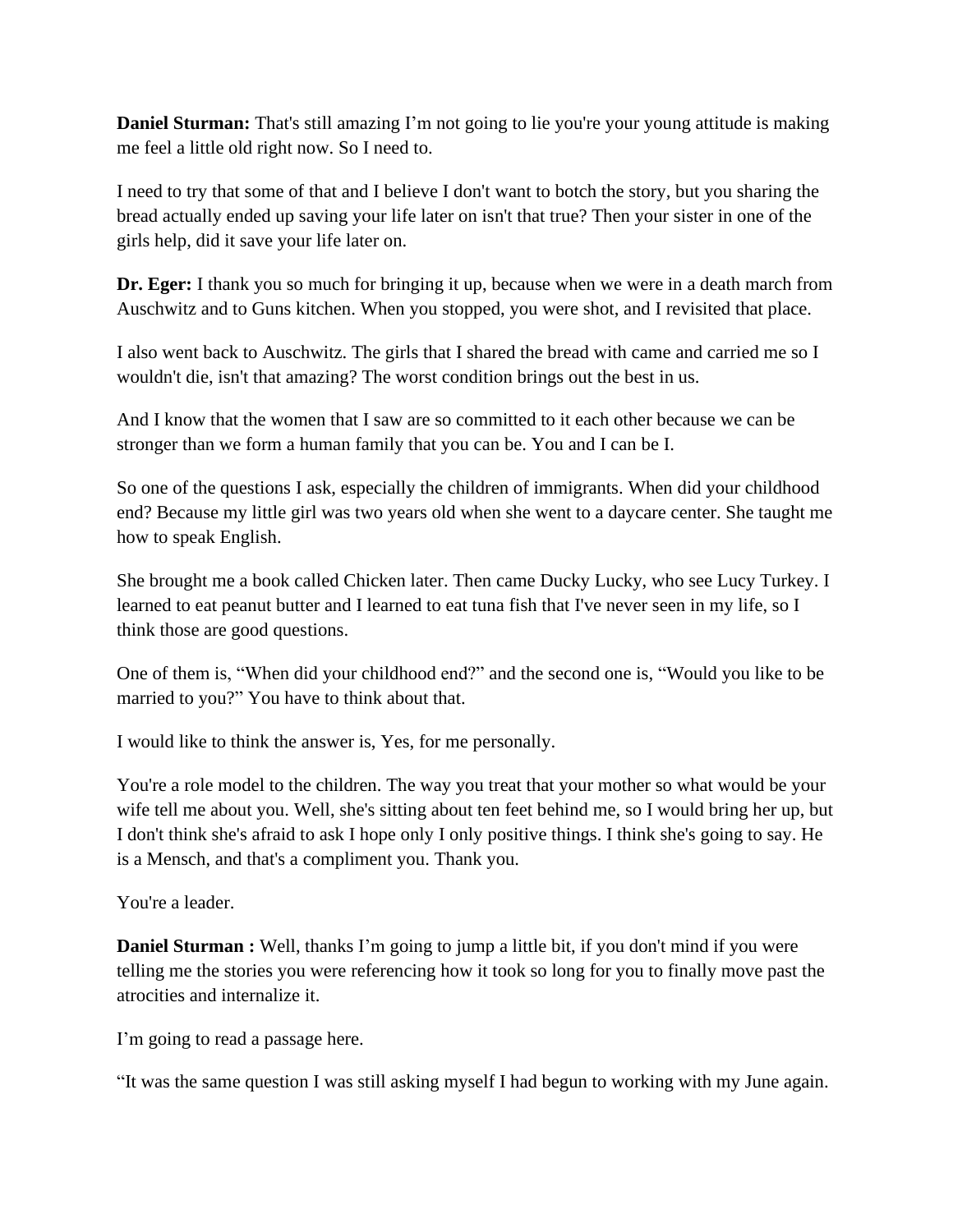I apologize. Don't know how to pronounce it

Therapist again, and, despite his admonition that degrees don't replace in her work in her growth I have been toying with the idea of graduate school I wanted to understand why people choose to do one thing and not another; how we meet everyday challenges survive devastating experiences, how we live with our past and mistakes, and how people heal.

What if my mother had had someone to talk to, because she had had a happier marriage with my father, or chosen a different life?"

And what about my students or my own son? The ones who said can't instead of can?

How can I help people fully transcend self-limiting beliefs to become who they were meant to be in the world?

And this is the part that's important, I told my principal. I was considering getting my doctor in psychology, but I couldn't speak my dream without a caveat I don't know I said by the time I finish school, I'll be many years older. He smiled at me and said you're going to be older, anyhow."

That's why, when I finished the book, the person I had to tell to read it was my mother-in-law Lisa because it's what her organization is all about. It's the mindset of, you know, embracing the possible, and it's never too late.

So if you could speak to that a little more.

**Dr. Eger:** Yes, it's never too late.

I think that someone just interviewed me on midlife for women, and we decided that there is no such thing as a crisis. There is a transition, and if you want to go back to school don't worry about the chronological numbers.

It's going to have happen, anyway. it's very true.

So I will never retire. I'm learning every day, especially my patients. The most obnoxious patients are my best teachers. I learned not to say "how are you" and not to say "why don't you" and I don't give advice.

But I do talk about, what are they doing now? and how is it working for them? We're looking for the secondary gains. Every behavior has a consequence, not punishment.

**Daniel Sturman**: I love it because I feel like that that is starting to surround the actual action plan, and how it could be beneficial.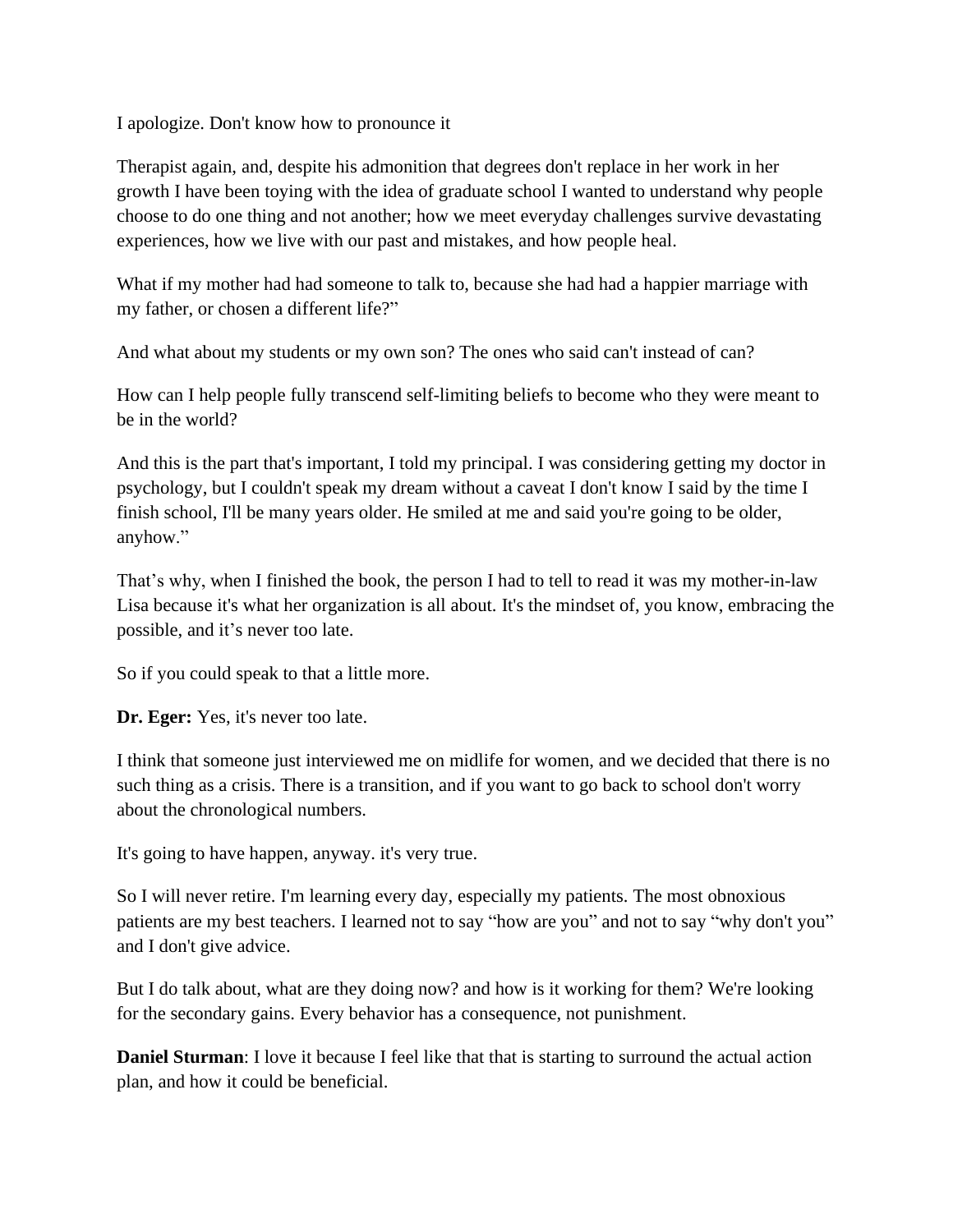So I'm going to read more quotes here which was there to share the most important truth.

"I know that the biggest prison is in your own mind, and in your pocket you already hold the key.

The willingness to take absolute responsibility for your life, the willingness to risk the willingness to release yourself from judgment and reclaim your innocence, accepting and loving yourself for who you are who you really are human imperfect and whole, and then you jump to and here you are! Here you are, and this sacred present can't heal you or anyone.

But I can celebrate your choice to dismantle the prison in your mind. Brick by brick you can't change what happened you can't change what you did or what was done to you. But you can choose how you live. Now, my precious, you can choose to be free."

This really impacted me when I read it, and it makes you think that the first step you have to do is understand, and then realize that you can be free. You want to take the action.

**Dr. Eger**: All I can tell you that I will never forget what happened.

I ran away from the past until I read. Men search for meaning. I didn't have the verbal capacity.

I didn't want you to feel sorry for me, and I don't know the word overcome, either.

I don't know, because I talk about the time and I went to have stake in a place where I was walking on cobble stones, and immediately it came up for me when children were spitting at us as we were walking calling us pigs and whatever, and I felt so sorry for the children that they were taught how to hate me.

Well, thank God, that was cleaned up when I worked in a military hospital, and I began to work with German families, and the little girl jumped in my lap and called me Omar, and I don't think she realized what that meant for me that love conquers over. Love is the answer.

**Daniel Sturman**: I remember from your stories early on, when you came across, you know, even when you were living in America, when you saw barbed wired fences, you know it would be you know on the bus you would crouch, and there was horrible feelings. But it seems like as the time passed you were able to use those traumas to then benefit you.

**Dr. Eger**: Yes, and I don't ever forget the past I call it my cherished, warned, because part of me was left in our shreds, and we grieve over not what happened, but what didn't happen.

I bring up the example of my granddaughter, who wanted me to buy her a beauty for dress, so she can go to the school for a dance. And of course, I'm a big sucker for a beautiful Laura Ashley, and come home and out of the blue I was crying.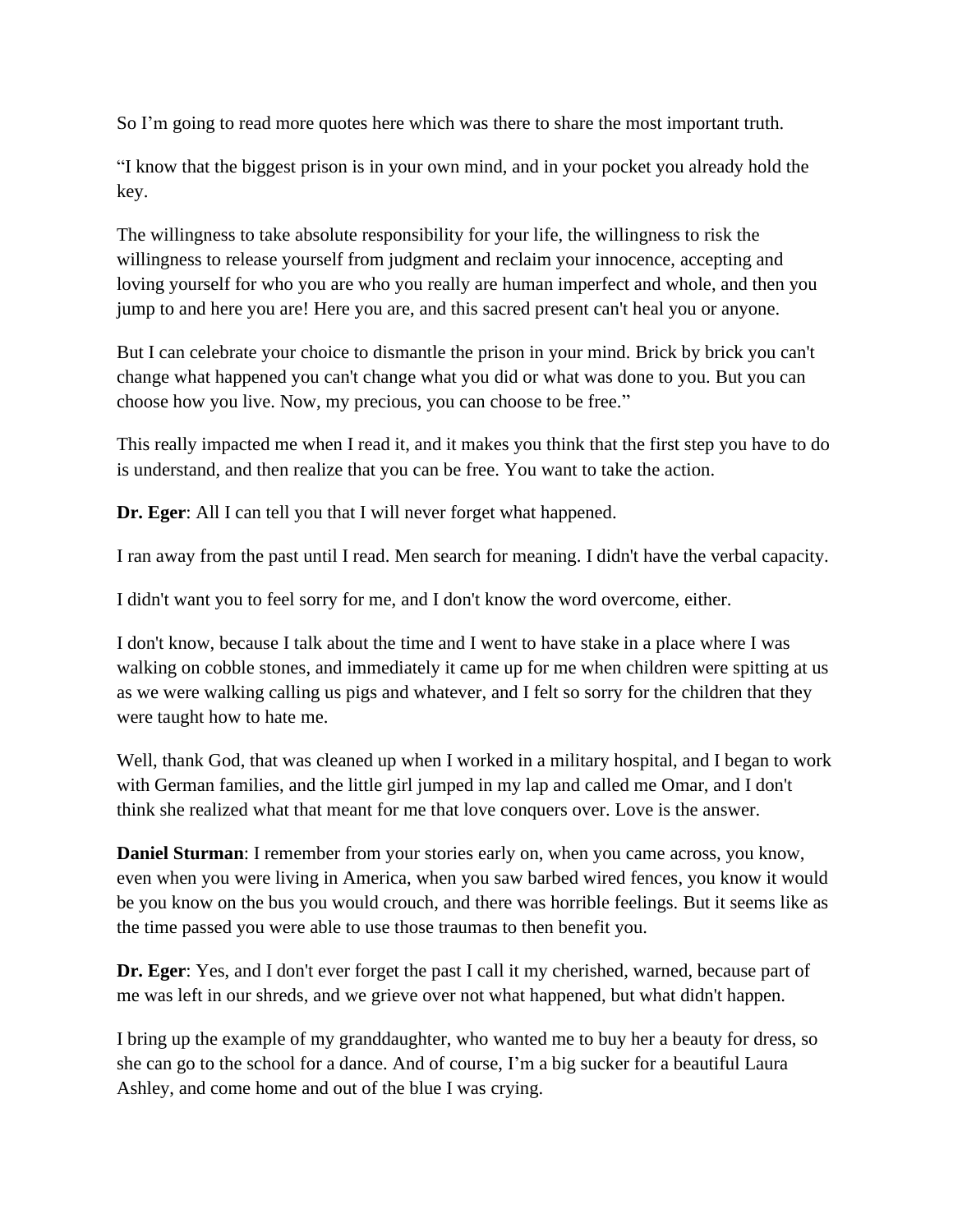The word "understand" is very much in your head we women go to their heart mostly.

So, I didn't understand, why am I crying I just bought Lindsey a dress, so she can go to her dance, and realized that I am crying, not because Lindsey went to her dance but I never went to a dance.

So, most people have unresolved grief that had nothing to do with the present. And this is why I think I was saved by my beautiful people.

Asked me, where was God in our shreds? God was with me, guiding me how to turn tragedy into something that I was able to learn how to respond and not to react. When you react, you don't think.

**Daniel Sturman:** So, the movie to watch is called the Karate Kid. Maybe you watched it with your children. The best power is brain power, and that's what my mother told me in the catalogue, and that's why I was going to ask him.

I have a feeling you're not easily offended and I don't think this will offend you.

But do you think in your life you have been able to help so many people? You've had such an impact on countless people in so many ways.

If you had not gone through such a horrific trauma, where you have been able to help that many people, and for the average person do they need more trauma in order to grow?

**Dr. Eger:** I never ask people, How can I help you? Because I cannot teach anything to anyone as they have a desire to learn. So I asked the question, How can I be useful to you?

It's not my life, it's your life, and I think it's very important to recognize that your thinking creates your feelings. So it's very important that you don't do yourself dialogue, and see whether it's empowering you or depleting you.

So I changed the "Yes, but" to the "Yes, and I'm here." I made it the question is not "why me?" the question is "what now?"

That's why I'm so happy that you're interviewing me and promoting women of strength. They can really combine the best of both of us, the brain and the heart And I'm here to hopefully be a good role model to you.

**Daniel Sturman:** Well you are. And I definitely over analyzed, but having a wife and three daughters, I'm surrounded by a lot of women so I'm working on, getting more in touch with my feelings.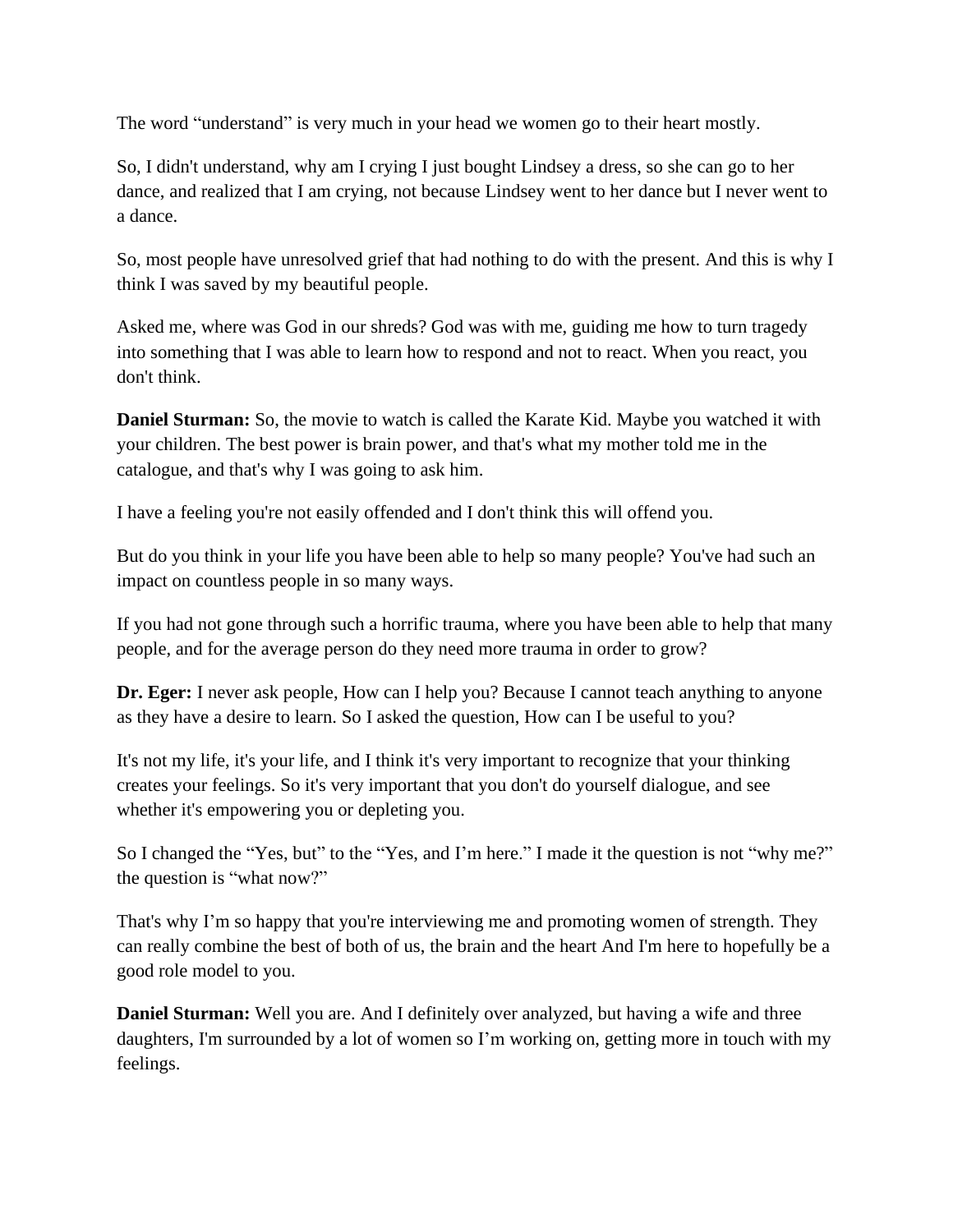My wife's laughing in the background. So, it if you're willing, I'd love, to jump into some rapid fire questions that I put together. Some you can answer with one word. Some you can give more thought to.

The first two-part question is surrounding cognitive dissonance during widespread atrocities. And I know you touch on this in the beginning. But how can supposedly typical people be so compliant to unthinkable acts of cruelty, such as the Nazi soldiers against humanity?

And how do we proactively prevent anything similar from ever happening again?

The next question is, actually, I wanted your opinion on Russia and Ukraine right now. Do you think more speaking up is required there?

**Dr. Eger:** I am one of the fortunate women who was able to speak so far to over one hundred thousand people, Ukrainians to never give up, and not to ever give up hope.

I am. I am the one who was there. Later, the chief leader said to all of us, because when you get up in the morning and you look in the mirror, you want to say "I love me" because self-love with self-care. It's not narcissistic or selfish. People don't like themselves.

So I think It's very important for you to model to the children, the way you treat the children's mother. Children don't do what we say. They do what they see. Never raise your voice, never raised your voice.

**Daniel Sturman**: Love it. Thank you.

**Dr. Eger:** And next question, the mental sign of Covid.

There are pervasive mental health concerns. low-income patients currently have a six-month wait to see a psychologist all from the broad scale trauma from social isolation, financial disruption, losing loved ones, depression, polarizing society. Any broad scale advice you give to these people.

You know I spoke to an organization when women show up and they wear the picture of someone who died, and she said to me, I lost my son. He was twenty-nine years old, and my answer was to her: Would you consider that that spirit was sent to you by a loving God for twenty-nine years? You can remember that twenty-nine years. And then he went home. So, which one do you choose, you know? You're not losing your son. You're celebrating twentynine years.

So, if your husband we'll ask you to go dancing with him when you go to a wedding. It was funny because it did happen to them, and she told the husband that she cannot let go of the son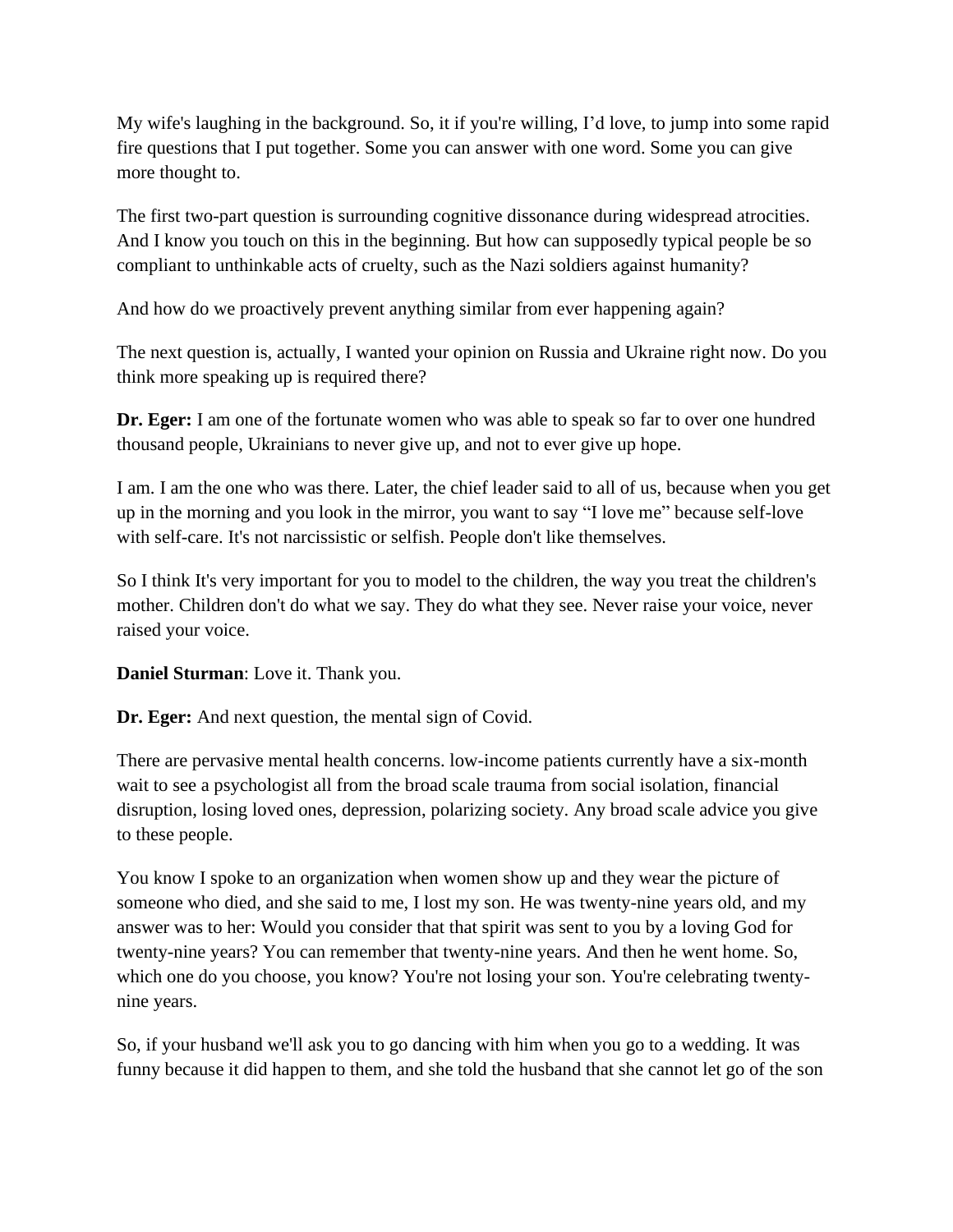and go dancing with a husband. So, I told her that the son wants you to have up for a life. That's what it's all about, your mental health.

The way you think the way you're going to feel and sometimes, if you just change your thinking, you can change your whole body chemistry. That is scientific knowledge.

**Daniel Sturman:** I have to say if you're ever looking for a career. You should consider being a psychiatrist you're pretty good at it.

But it's not a similar to one of the stories you spoke about in your book, about the son who committed suicide, and, as you tell as you even speak there, I mean it requires such optimism and courage, to be able to do what you're saying, but it's incredible what you've done in the fact that you help other people do.

This is really inspired. Thank you.

You know there were two doctors in the elevator, and one of them was totally destroyed, and the other one was there in a put together three-piece suit.

And the discovered one said, you know it's amazing for me to look at you. The way you look after you, listen all day to people, and the guy says, who listens.

You see, Freud right discovered that the patient is lying down and he sits behind, that he doesn't have to go eye to eye with a patient. Think it's important because your eyes can kill, your eyes can lie, and you can really look at like Shakespeare in the family when I go to dinner.

The mother introduces me. This is my shy son, the doctor, and give him a name. They play the game. So, you sit down and the girl is next to me, and I say you have such beautiful profile, and the mother kicks me under the table.

Don't tell her that she'll be conceded so you know you get a lot of free information.

The message is, people carry with them, that there was the pretty one. I was the one who my mother told I'm glad you have brains because you have no looks.

**Daniel Sturman:** I am glad you mentioned eyes, though, because by the end of the book I was underlining every time I saw the word you reference it a lot. I feel like you gather a lot from people's eyes you know you went to your father's eyes your mother's eyes. Eric's eyes. A lot of your patient's eyes.

Is that still something is one of the first things you notice now? Do you notice a lot still with the eyes?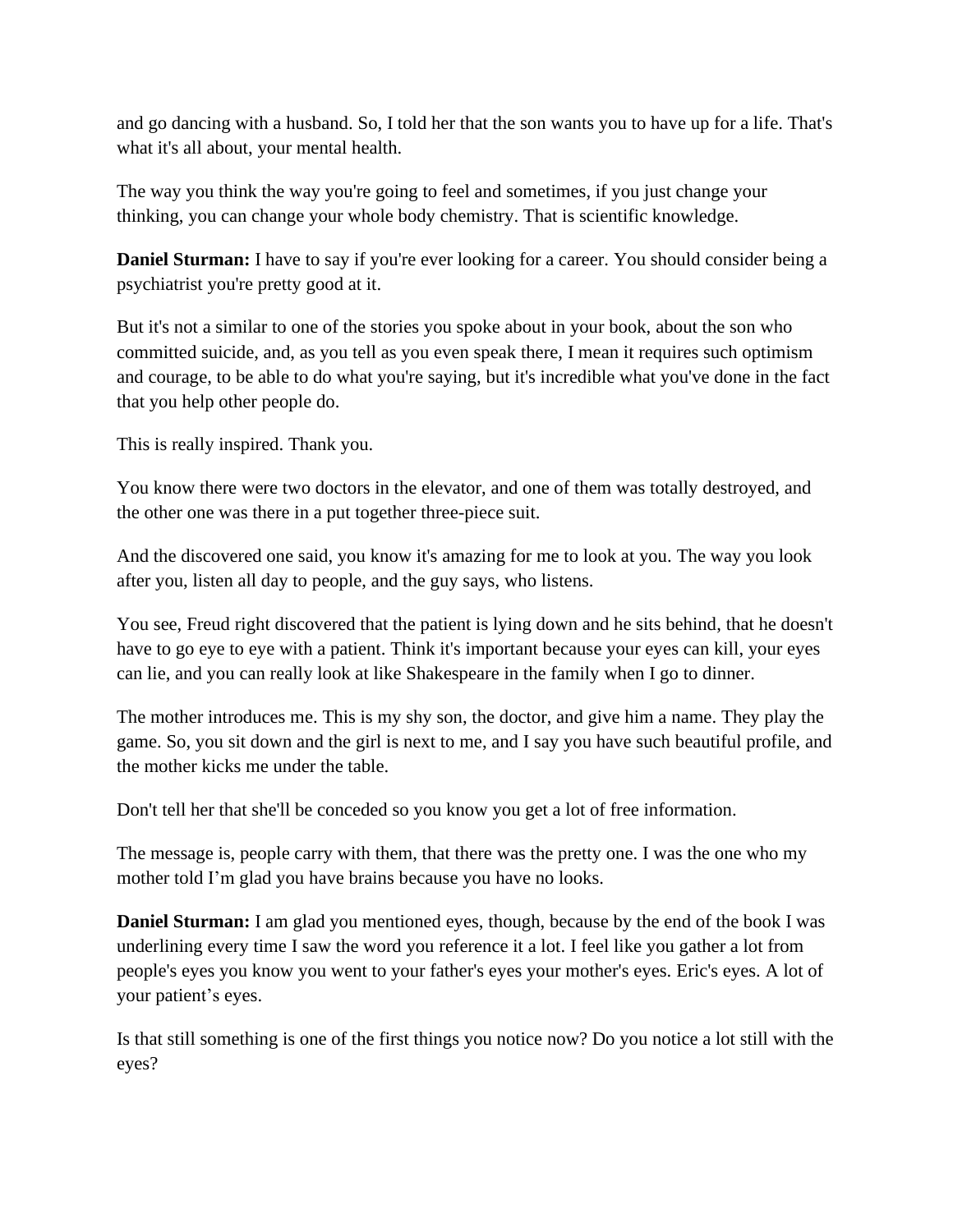I can kill you with my eyes, and I still have to lift my eyes. I think we give up our genuine self early on to feed the family dynamics. So if you are a firstborn and you marry a firstborn, you're going to have bosses. They both want to be right.

Middle children are peacemakers, you know. Kissinger went to Israel, and God asked him, How are you a Jew first and an American second? He said, No, no, I'm an American first and then a Jew and God am I said in Israel. We read backwards.

**Daniel Sturman:** I will ask is there anything right now that you're currently afraid of, I don't operate on fear.

**Dr. Eger:** I have never seen love coming out of fear, adding, fear may frustration, anxiety. But most of our a lot of fear but I've never seen love coming out to fear.

I think the best thing to do is write on all your fears from the least things, anxiety producing to the most, and to check them off because you were not born with fear.

You were born with love, joy, and passion, for life. I'm full of that absolutely, very clear.

**Daniel Sturman:** What are you most passionate about? What do you look forward to the most right now?

**Dr. Eger:** I'm looking forward to talk more to the people of the Ukraine.

I'm sorry to let them know that they can do what's humanly possible, and if they are perfectionistic, they're going to pro question it and that's not good so get to read of get rid of

perfectionism, because, being human means that you're going to make mistakes, And that's okay.

You don't have to make pluses all the time and I think you need to really talk to yourself what is really working for you to be a survivor, to be more flexible rather than black, and white and all or nothing life for that I have a nice piece of paper we can send you, whether you choose to be a victim or a survivor.

**Daniel Sturman:** Just a couple more quick ones do you have a favorite book you've read in the last year?

**Dr. Eger:** I read the life of the woman Diane von Furstenberg. Well, she's one of them. Yes, yes, her mother was in Auschwitz. When it was 1941 of the first that was taken to Auschwitz from Poland. She survived, and had this girl, who is called the Grandmother of the Statue of Liberty.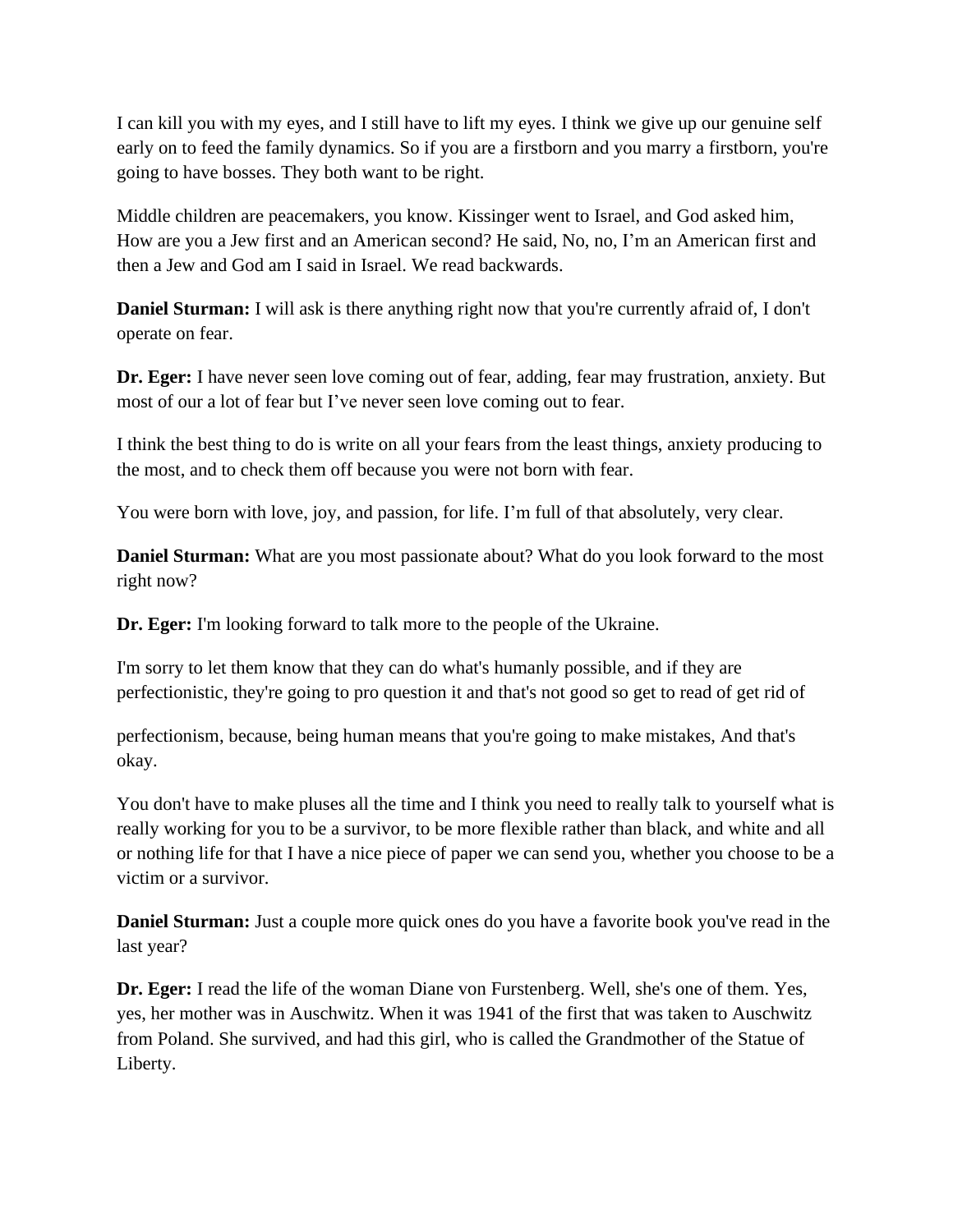But I also read the book just lately the woman who gave up her young life to take care of monkeys. Jane Goodall and she wrote the beauty for a book it's in my office now, or I maybe gave it to someone to borrow it, and I also put it down, done, adopted it's not an orphan.

**Daniel Sturman:** I have three daughters, and I know you were fifteen when you were taken away. So two. If you had know nothing about a girl's past no nothing about what her future holes, what's the one piece of advice you would give to a fifteen year old girl?

I would stay in school as long as I can because in America the more pieces of paper you pick up more doors open up for you. So get a doctorate get an MD get a PhD. I just think the more pieces of paper you pick up the models of will open up for you.

So if you don't want to be a psychologist, you can be an artist, and you know some town women don't give themselves enough credit or write a book. Look at that for many years people ask me, write a book, write the book, and I said, I have nothing to say. I have nothing to say.

But then Philip Zimbardo called me. He told me that people who survived and famous are all men. We need a female voice.

So I think that's very very important, especially for women, not to get married until they are emotionally and financially independent that you're a whole person that you don't get the same message.

Sometimes in my generation was stored If I want to be a doctor it's because I couldn't find a husband See they don't tell me to become a somebody. They told me to find somebody that has changed you know women are in medical school and do a beautiful job.

It's wonderful. I am talking now with third year psychiatric rest, and they're mostly women and man. It's happening. I think it really is the brain power is the best power. Again, watch the movie called the karate kid.

I'm glad you'd specified when I should wait till they're emotionally mature, because if I had to wait till I was emotionally mature to get married I would die a single. So thank you for clarifying that there.

What I find interesting is, I feel that you find a lot of meaning in teaching and helping others. and when I look across the business world, or the even the finance world, the people that I've respected Warren Buffett Charlie a lot of them say if they weren't doing what they were doing, they would be helping others.

Is it fairly all uncomfortable? Spend a certain amount of time helping others they'll improve themselves and Is it almost a solution?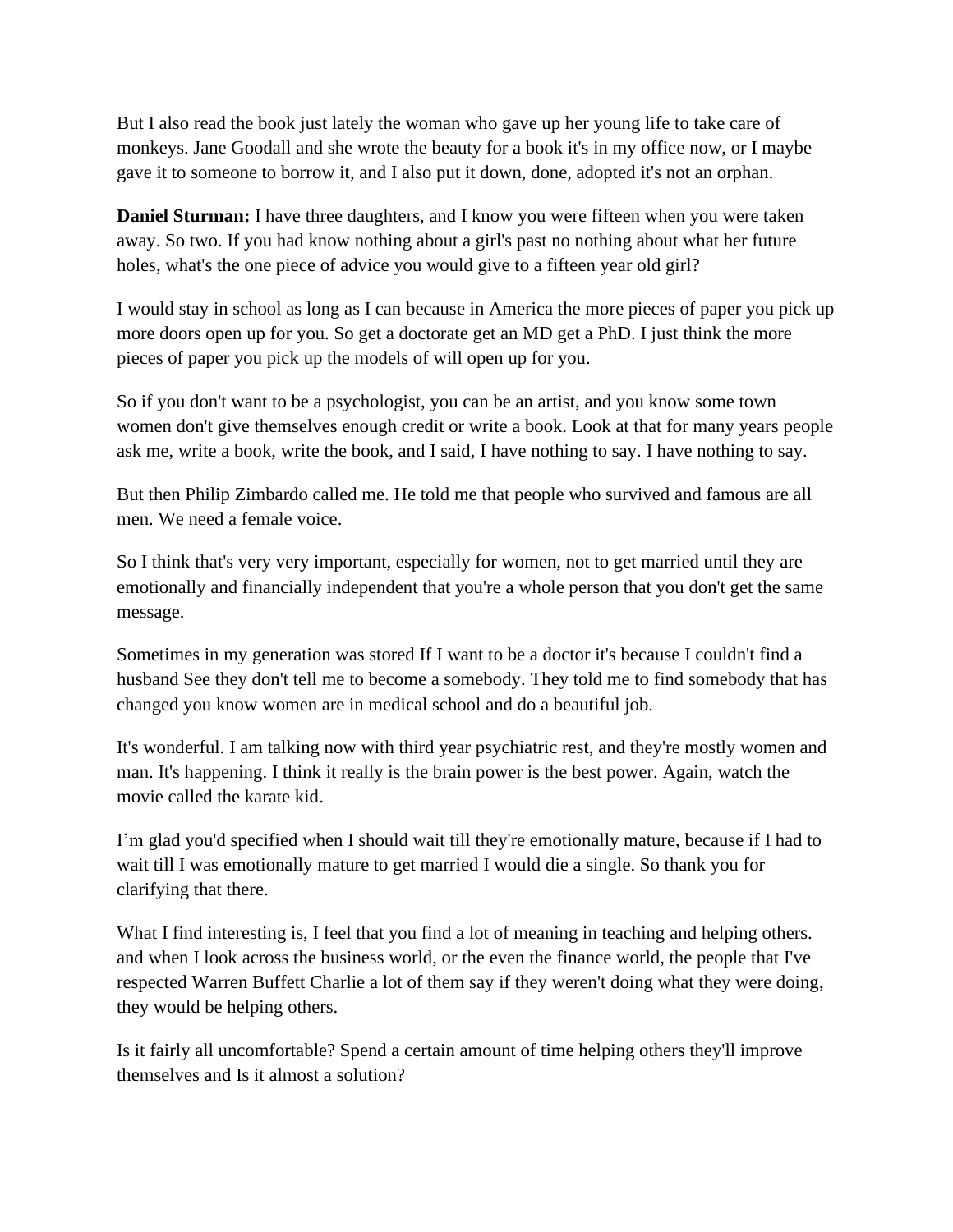**Dr. Eger:** If you're if you're a troubled finding purpose, Victor Franco really taught me a great deal about how to become emotionally really finding purpose in life meaning in my existence I don't have the survivors gear that I used to.

I am thinking that I survived to be able to be a good role, mother, to other women, not to commit suicide. I have a very simple thing to say about that you may have something what you don't want, or you want something what you don't have.

So ask yourself that question, and you become your own good therapist, because what you practice you become better at it. If you practice fear you will have more fear. If you practice love, you start with you because the only one you have for a lifetime is you.

All other relationship will end. Dependency breeds depression that's fantastic.

And once more you said you may have something that you don't want? and you may want something that you don't have.

**Daniel Sturman:** I would love to read one more passage, though if that's okay with you. I mean as you can tell. I really enjoyed the book It's marked up every I love it. I love it. It's good to read my book with the workbook is called Early Recollections.

It doesn't have to be chronological.

"I was eight. I was five. I was cross-eyed, and my school were teasing me, but my mother took me to a Jewish hospital in Budapest.

When I was ten years old, and they had surgery without an aesthetics, and I screamed my head off, and people were holding my hands down, and it worked, and it worked, and my life has changed."

Well absolutely sorry if you don't mind before I read this one other question I know based it when the stories you were telling you had difficulty opening up about what you had gone through and there were some traumatic times in your house, or static times.

Other times when was there one specific instance or was it just internal maturing like when you finally realized you really needed to open up about it, especially with your children?

**Dr. Eger:** Let's say I remember I became very interested and reading about and working with bad wives, and their brain was by their husbands that they would be nothing without him, and she leaves but then she goes back to him anywhere from eight to fifteen times.

So I was lecturing at the University in Texas, and I had maybe over one hundred students, and I asked how many of you heard the Welsh shreds just a few hands ran up that's when I just I did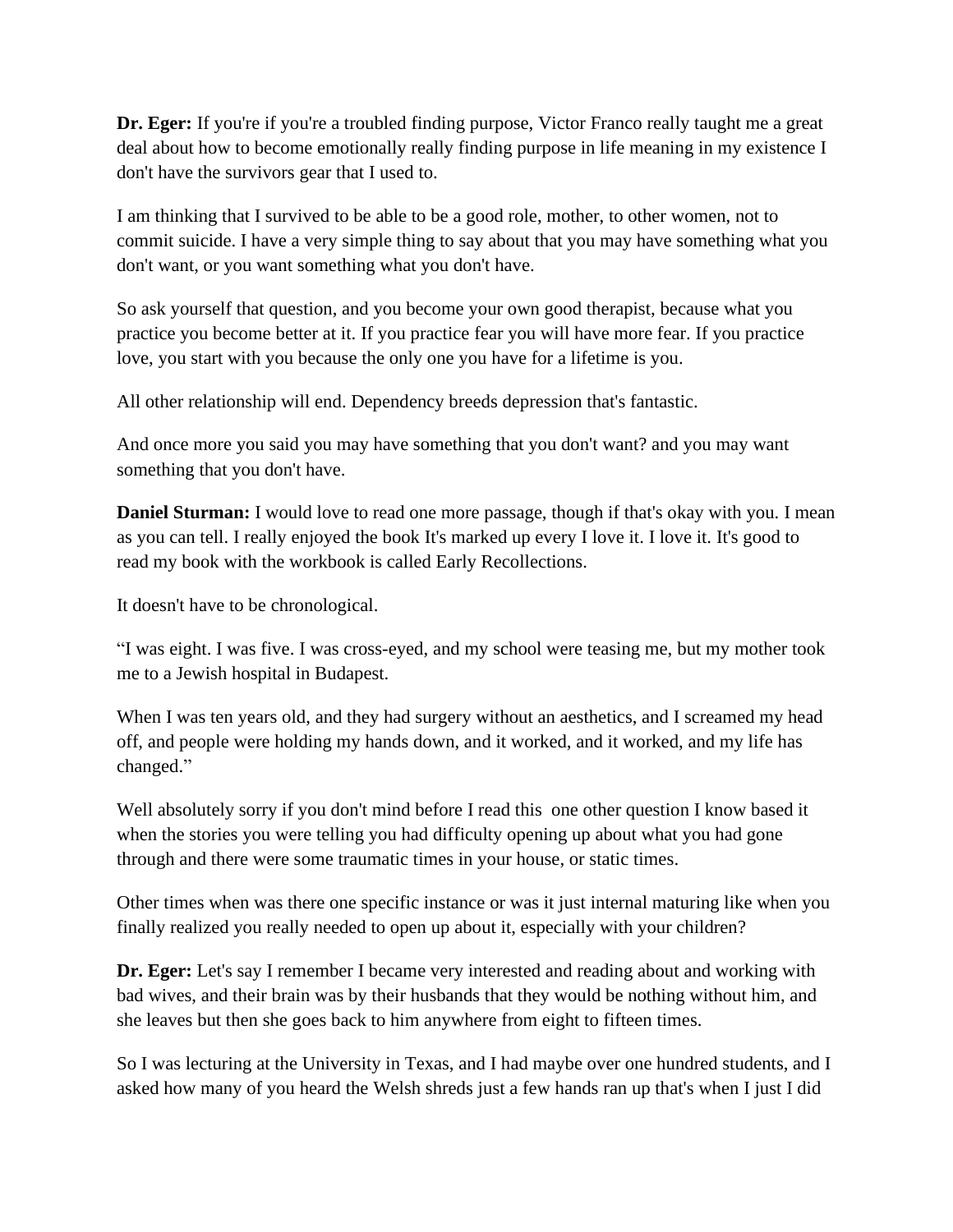like to quart yellow that if I'm not going to do it to where, and I owe it to my parents that they didn't die in vain, and so I've been speaking ever since.

Everybody read Germany. My book has been the number one as I think that's the best revenge to Hitler, and so I do everything in my power for prevention, because the white supremacy is really growing and growing and growing in America, and that's back to just discussing and bring it to light as much as possible. Right?

But that's kind of the best way to try and prevent. Yes, I say what I lived. You cannot argue with me because what I tell you is what I experienced. And what I lived before we had was each other then, and all we have is each of them.

**Daniel Sturman:** Now. Well, so I'm going to read this other passage before that I honestly I want to say thank you so much. Thank you for being who you are I'm proud of you I'm proud of you as a human I'm sure your parents are would be incredibly proud, and thanks for everything.

So, I will read this, and then see if you want to add any thoughts on it.

And then open it up to questions.

"Could I have saved my mother? maybe, and I will live for all of the rest of my life with that possibility, and I can castigate myself for having made the wrong choice?

That is my prerogative or I can accept that the more important choice is not the one I made When I was hungry and terrified when we were surrounded by dogs and guns and uncertainty.

When I was sixteen, it's the one now I make the choice to accept myself as I am human imperfect, and the choice to be responsible for my own happiness to forgive my flaws and reclaim my innocence. To stop asking why I deserve to survive, to function as well as I can, to commit myself, to serve others, to do everything, my power to honor my parents, to see to it, that they did not die in vain. To do my best in my limited capacity so future generations don't experience what I did to be useful to be used up to survive and to thrive selections every moment to make the world a better place. To finally stop running from the past to do everything possible to redeem it and then let it go, can make the choice that all of us can make.

I can't ever change the past but there is a life I can save. It is mine. The one I'm living right now this precious moment."

You're so good. Thank you for reading with our heart and knowing that this is where it is. The answer is within us, whether we find meaning and suffering.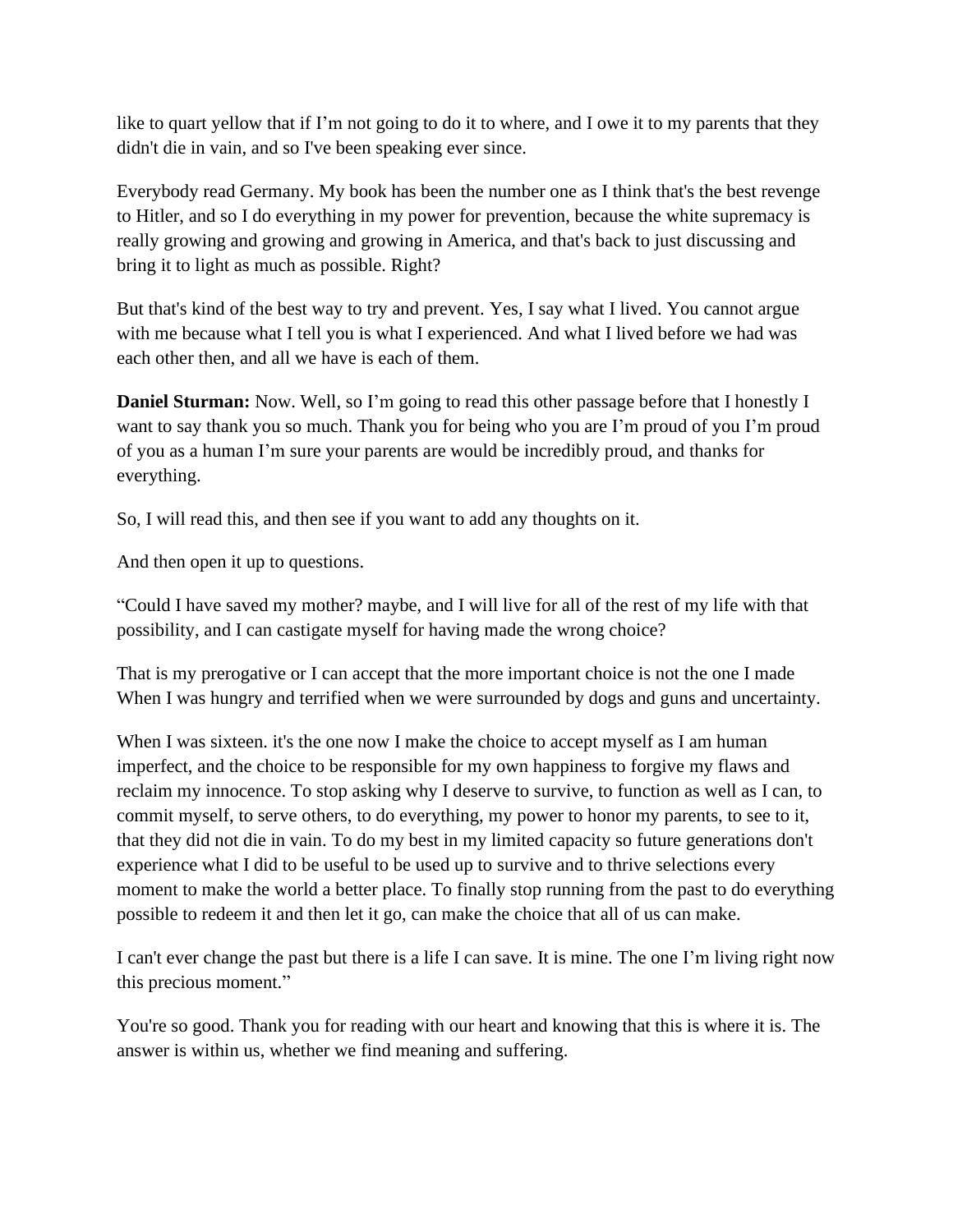**Dr Eger:** You know what suffering makes you stronger. it does. Yes, yes, I am stronger. I don't give up so fast and that's why I'm hoping to be used for to the people who unfortunately left that beautiful, beautiful country, and they may not even see their parents anymore.

So people ask me, are you happy? I don't think I know that word. I'm not happy when children are separated from their parents, and you know I'm useful. I do everything I can that people could hopefully reunite.

But right now, I think a couple of million people are wandering Jews, and I know that I know that my ancestors were slaves, and then wandered in the desert with Moses over forty years and they never gave up. So, I carry good blood. I hope you carry that same blood of a survivor, and not to be a victim, and not to neglect yourself.

**Daniel Sturman:** You're a wonderful role, mother, the way you trade their mother, Dr. Eger. You are such a strong and powerful person again. I am so honored.

Thank you for everything you do for individual humans and humanity.

I'm not sure if there's any other questions. But again, thank you. This was really a privilege and I think I'm going to pass it over to Terry.

**Terry Rubin:** Thank you. Thank you for you, and I know that many people may be struggling with unresolved grief and the word to look for this trigger. Something triggers.

So thank you for the work you do. Thank you. What we have is each other. All we had was each other then, and all we have is each of them now.

**Dr. Eger:** By the way, my Jewish beautiful teacher from the Jewish school made it.

She was the first one to get up. She says you have to exercise, even if you start with your feet, and you know she was amazing, really a wonderful role model to us all That's fantastic.

**Terry Rubin:** Yes, well, thank you so much. I'm Terry Rubin and Dr. Eger, and Daniel, Thank you so much. If we were in the room with you right now, you would see us all with a standing ovation for what you have just shared with us.

Our hearts to you in the very biggest way you, your incredible conversation, and your pearls of wisdom just unmatched.

And I have copious notes here. take with all of everything that you have said, and Daniel, thank you so much for questions, and your readings were just so special to us today.

We appreciate you, Dr. Eger, from the bottom of our hearts.